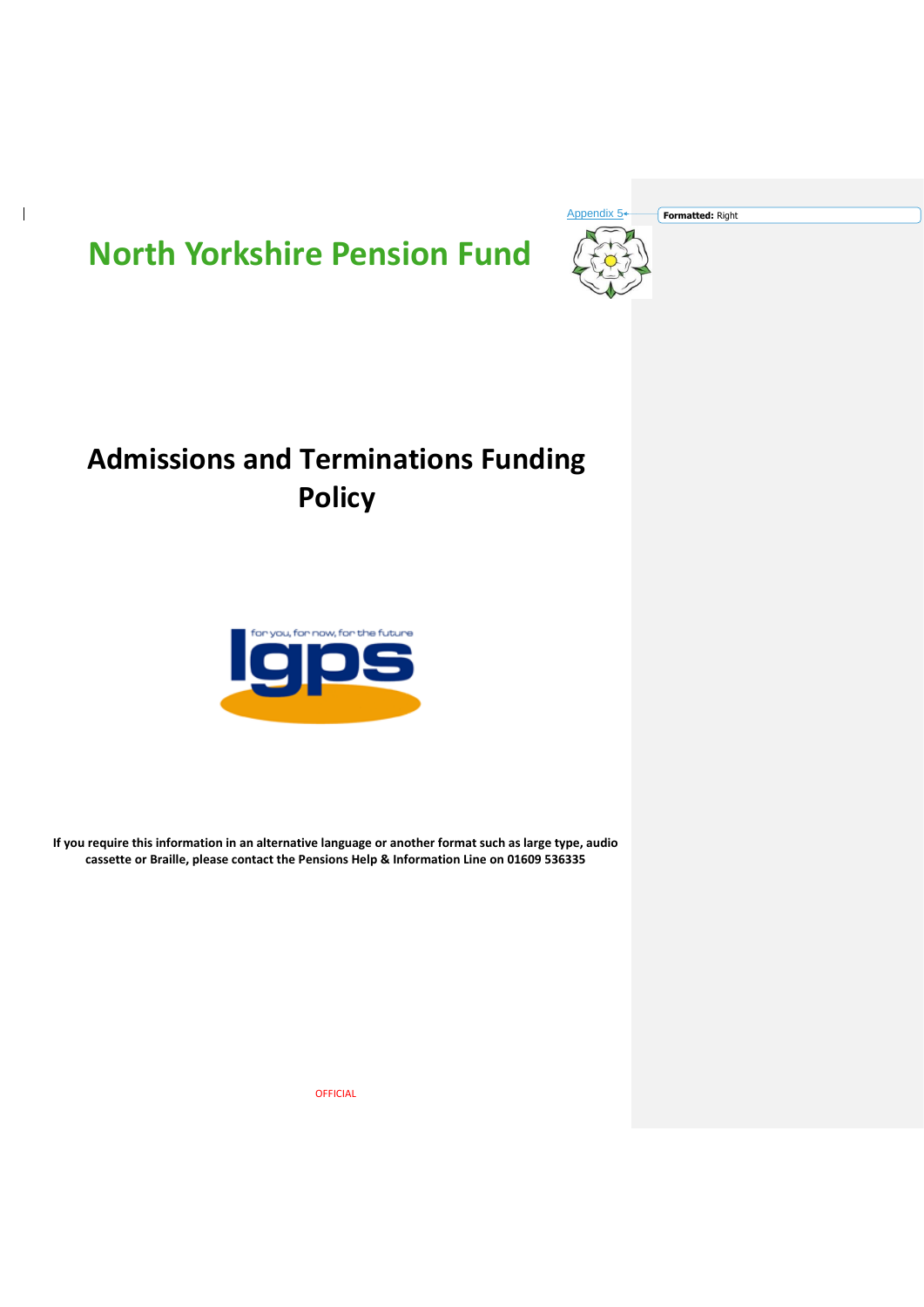#### **1 Introduction**

 $\overline{a}$ 

1.1 This document details the North Yorkshire Pension Fund's (**Fund**) policy on admissions into the Fund and the methodology for assessment of a deficit or surplus payment on the exit of an employer's participation in the Fund. It supplements the general funding policy of the Fund as set out in the <sup>1</sup>[Funding Strategy Statement](https://www.nypf.org.uk/nypf/policiesandstrategies.shtml) (**FSS**).

#### **2 Admissions to the Fund**

- 2.1 Admission bodies are a specific type of employer under the Regulations that do not automatically qualify for admission into the Local Government Pension Scheme (**Scheme**) and must satisfy certain criteria set out in the Local Government Pension Scheme Regulations 2013 (as amended) (**Regulations**). Admission bodies are required to have an 'admission agreement' with the Fund. In conjunction with the Regulations, the admission agreement sets out the conditions of participation of the admission body including which employees (or categories of employees) are eligible to be members of the Fund.
- 2.2 North Yorkshire County Council (**NYCC**) as the Administering Authority for the Fund will decide which bodies can become an admission body in the Fund. The Fund will enter into an admission agreement that is 'open' or 'closed' to new employees depending on the circumstance of the admission. Whether the admission is 'open' or 'closed' is generally at the option of the applicable transferring employer (if any) and admission body, but there might be an impact on the rate of contributions payable.
- 2.3 In general paragraph 1(d) admission bodies will be admitted on a 'fully funded' basis i.e. a funding shortfall or surplus will not be passed to the admission body unless the transferring employer requests that a proportion of (or all of) the funding shortfall or surplus is passed to the admission body.
- 2.4 All actuarial and legal fees will be recharged to the transferring employer or the admission body. The Administering Authority will ask for confirmation of who is paying the fee before the invoice is issued.

# **3 Subsumption, guarantor or bond requirements for entry**

3.1 The Regulations require the admission body to carry out (to the satisfaction of the Fund and where applicable the transferring employer) an assessment, taking account of actuarial advice, of the level of risk arising on premature termination of the provision of service or assets by reason of insolvency, winding up, or liquidation of the admission body. The Regulations further require that where the level of risk identified by the assessment is such as to require it, the admission body shall enter into an indemnity or bond in a form approved by the Fund with a third party financial services organisation. If for any reason a bond is not desirable the Regulations require that the admission body secures a guarantee in a form acceptable to the Fund.

**OFFICIAL** <sup>1</sup> The FSS can be found on the Fund's website a[t www.nypf.org.uk](http://www.nypf.org.uk/) > Pension Fund / Investments > Policies and Strategies.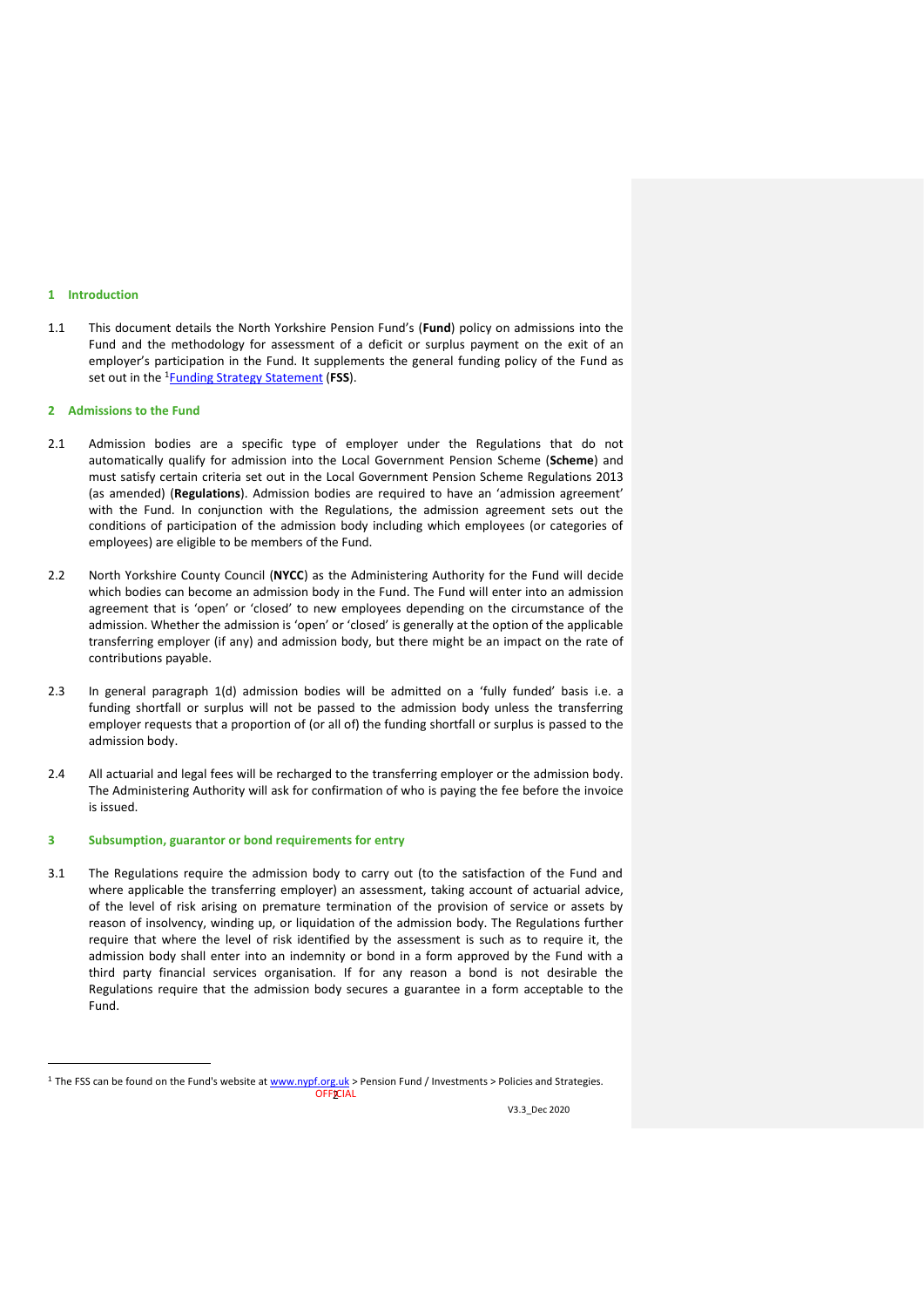- 3.2 Whilst each application is assessed on its own merits under the above criteria, the Administering Authority wishes to limit the risk to the Fund and to other employers arising from any proposed admission. The Administering Authority's expectation is that in the substantial majority of all admissions it will require the admission body to provide either a qualifying bond or guarantee. The Administering Authority further considers that the costs inherent in the provision of a third party bond by the admission body is sufficient reason why it may not be desirable for the admission body to secure a bond. Therefore, the Administering Authority will in most cases be prepared to accept that the admission instead proceeds on the basis of a guarantor being offered. This is most often the transferring employer.
- 3.3 Further, when considering applications for admission body status the Administering Authority's clear preference is that there should be a subsumption commitment from a suitable Scheme employer (as well as a guarantor from within the Fund). However, where there is no suitable party willing to give a subsumption commitment and/ or where there is no suitable and willing guarantor, the Administering Authority will still consider applications on a case-by-case basis.
- 3.4 A subsumption commitment means that a Scheme employer in the Fund (usually the transferring employer) agrees that they will take on responsibility for the future funding of the liabilities of the admission body once they have exited the Fund, and (where relevant) the admission body has paid any exit payment as determined by the actuary.
- 3.5 A guarantor provides a commitment to meet any obligation or liability of the admission body under the admission agreement.
- 3.6 The guarantor must be a party permitted to give such a guarantee under the Regulations and must be acceptable to the Administering Authority. Usually, this is the transferring employer.
- 3.7 The Administering Authority will, if it deems appropriate, accept an admission where there is no guarantee or subsumption commitment offered. This acceptance may be subject to additional conditions. Such conditions will often include the following:
	- the Fund's actuary will be asked to use the low risk funding target or the ongoing orphan funding target to assess contribution requirements; and/or
	- the admission body must have a bond or indemnity from an appropriate third party in place. Any bond amount will be subject to review on a regular basis in line with the Regulations; and
	- the admission body may be subject to any other requirements, such as monitoring specific factors, as the Administering Authority may decide.
- 3.8 Some relevant factors that the Administering Authority may consider when deciding whether to apply any of the conditions above, in the absence of a guarantor or subsumption commitment, are:
	- uncertainty over the security of the organisation's funding sources e.g. the admission body relies on voluntary or charitable sources of income or has no external funding guarantee/reserves;
	- if the admission body has an expected limited lifespan of participation in the Fund;
	- the general trading risk of the proposed admission body and their financial record;

**OFFICIAL**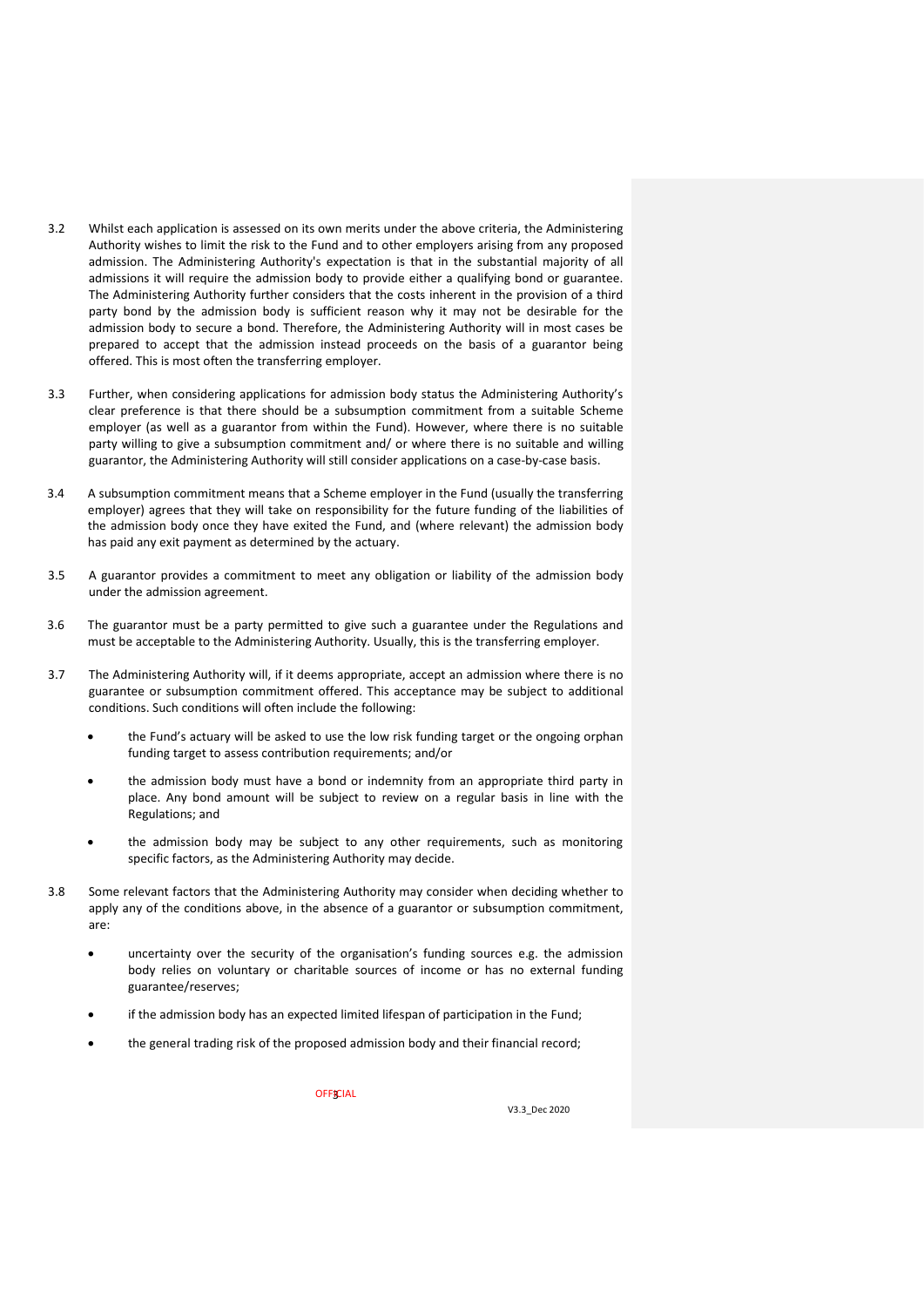the average age of employees to be admitted and whether the admission is closed to new joiners.

# **Admission bodies formerly known as Transferee Admission Bodies (TABs)**

- 3.9 The most frequent category of admission body is those admitted under paragraph 1(d)(i) of Part 3 to Schedule 2 of the Regulations, namely that the proposed admission body is providing (or will provide) a service or assets in connection with the exercise of a function of a Scheme employer as a result of the transfer of the service or assets by means of a contract or other arrangement.
- 3.10 The settlement of commercial terms between the transferring employer and the proposed admission body (including any mitigations that might be offered to the proposed admission body in respect of the usual costs of participation as an employer in the Scheme) are a commercial matter which the Administering Authority will not be involved in.
- 3.11 Deficit recovery periods for these admission bodies will be set in line with the Fund's general policy as set out in the FSS*.*

## **Admission bodies formerly known as Community Admission Bodies (CABs)**

3.12 Where a body believes that it is eligible for admission other than under paragraph 1(d)(i) of Part 3 to Schedule 2 of the Regulations and requests admission into the Fund, the Administering Authority will consider each application on a case-by-case basis.

## **Town and Parish Councils**

- 3.13 New town and parish councils entering the Fund will be treated as follows:
	- If there is a subsumption commitment from a suitable Scheme employer, then the participation will be approved with the valuation funding basis used for the termination assessment and calculation of ongoing contribution requirements.
	- If there is no subsumption commitment from a suitable Scheme employer, then the town or parish council must pre-fund for termination with contribution requirements assessed using the low risk funding target or ongoing orphan funding target.
- 3.14 Deficit recovery periods will be determined consistent with the policy set out in the FSS. Alternatively, the Administering Authority may determine an employer specific deficit recovery period will apply.

# **Grouped bodies**

- 3.15 The Fund groups the following types of employers for setting contribution rates.
	- Grouped Scheduled Bodies (Town and Parish Councils admitted prior to 1 April 2008, Drainage and Burial Boards).
	- Local Management of Schools (LMS) Pools (NYCC LMS pool and the City of York Council (CoYC) LMS pool) admitted prior to 1 April 2019.
- 3.16 The LMS pool refers to the grouping of a number of transferee admission bodies relating to catering and cleaning contracts within schools who were admitted to the Fund prior to 1 April 2019. Employers in the LMS pool pay the same aggregate total contribution rate as that payable by NYCC or the CoYC depending on which pool they are in.

**OFFICIAL**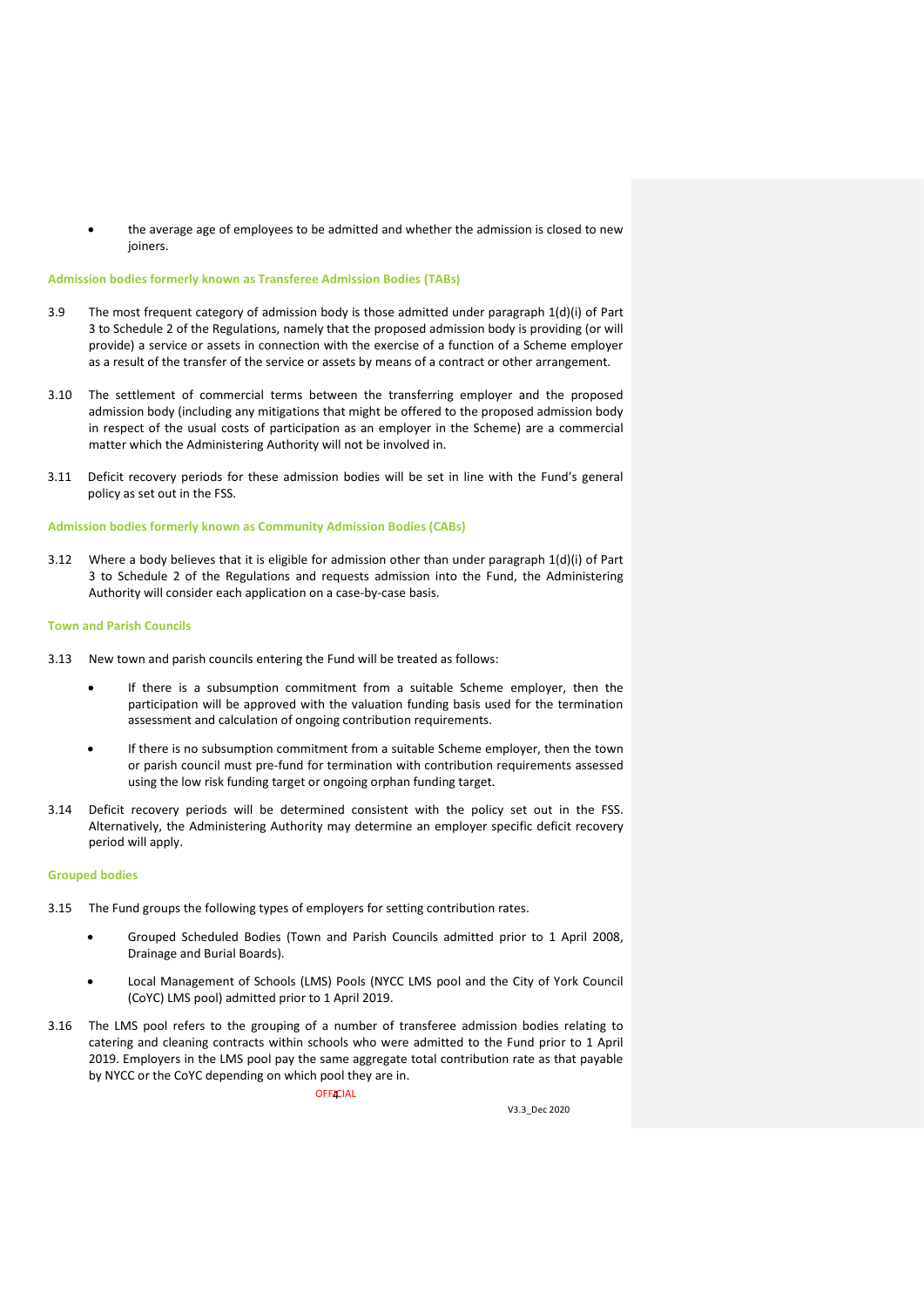3.17 At each triennial valuation, the actuary will pool together the assets and liabilities of the council with the other employers within the appropriate LMS pool to determine the employer contribution rate.

## **4 Employer contributions and funding targets**

- 4.1 The Fund's actuary will calculate the employer contributions payable from the start of the admission agreement.
- 4.2 These will consist of the future service rate (FSR) or primary contribution rate, additional (secondary) contributions required to remove any funding shortfall, and an allowance for the possible cost of the McCloud judgement / Cost Management process as set out in paragraphs 4.18 – 4.21. Where the admission body transfers on a fully funded basis (i.e. the level of notional assets is set to be equal to the full value of the transferring liabilities using the appropriate funding target described below) then the initial contribution rate will be equal to the FSR plus the McCloud judgement / Cost Management process allowance. This would generally be the case in an outsourcing of a service or function from a Scheme employer.
- 4.3 The FSR is net of employee contributions but includes an allowance for the lump sum death benefit payable on death in service and administration costs.
- 4.4 The actuary will also calculate the funding position of the admission body at the commencement date. This shows the notional assets attributable to the admission body, along with the value of liabilities using the appropriate funding target. This is needed even when the admission body starts fully funded since any accounting figures or calculations at future triennial valuations will use the assets and liabilities at commencement as their starting point. In some cases the asset transfer may need to be re-calculated if the commencement date or data on transferring members is different to that used by the actuary in their initial calculations.
- 4.5 If the transferring employer is providing a subsumption commitment, the subsumption funding target will be used by the actuary when calculating the FSR and the value of liabilities. The low risk funding target can be used where explicitly requested by the transferring employer. The appropriate funding target to be adopted depends on what will happen to the liabilities of the admission body once the contract ends or it has otherwise exited the Fund (e.g. when the last active member has left).

# **Scheduled and subsumption body funding target**

- 4.6 This approach can be used for new long term secure scheduled bodies where the participation is assumed to be of indefinite duration and for admission bodies that have a 'subsumption commitment' from a suitable secure Scheme employer (usually the transferring employer). It is used to calculate the initial assets allocated to the admission body and its contributions as well as for the exit valuation (updated to allow for financial market conditions at the exit date). This approach results in the same assumptions being used to set contributions for the admission body as apply to the Scheme employer letting the contract (although the assumptions are updated to allow for financial market conditions at the calculation date, whether that is the date of commencement or exit).
- 4.7 The assumptions used under the scheduled and subsumption body funding target assume investment in assets that are the same as the long term investment strategy of the Fund as a whole.

**OFFICIAL**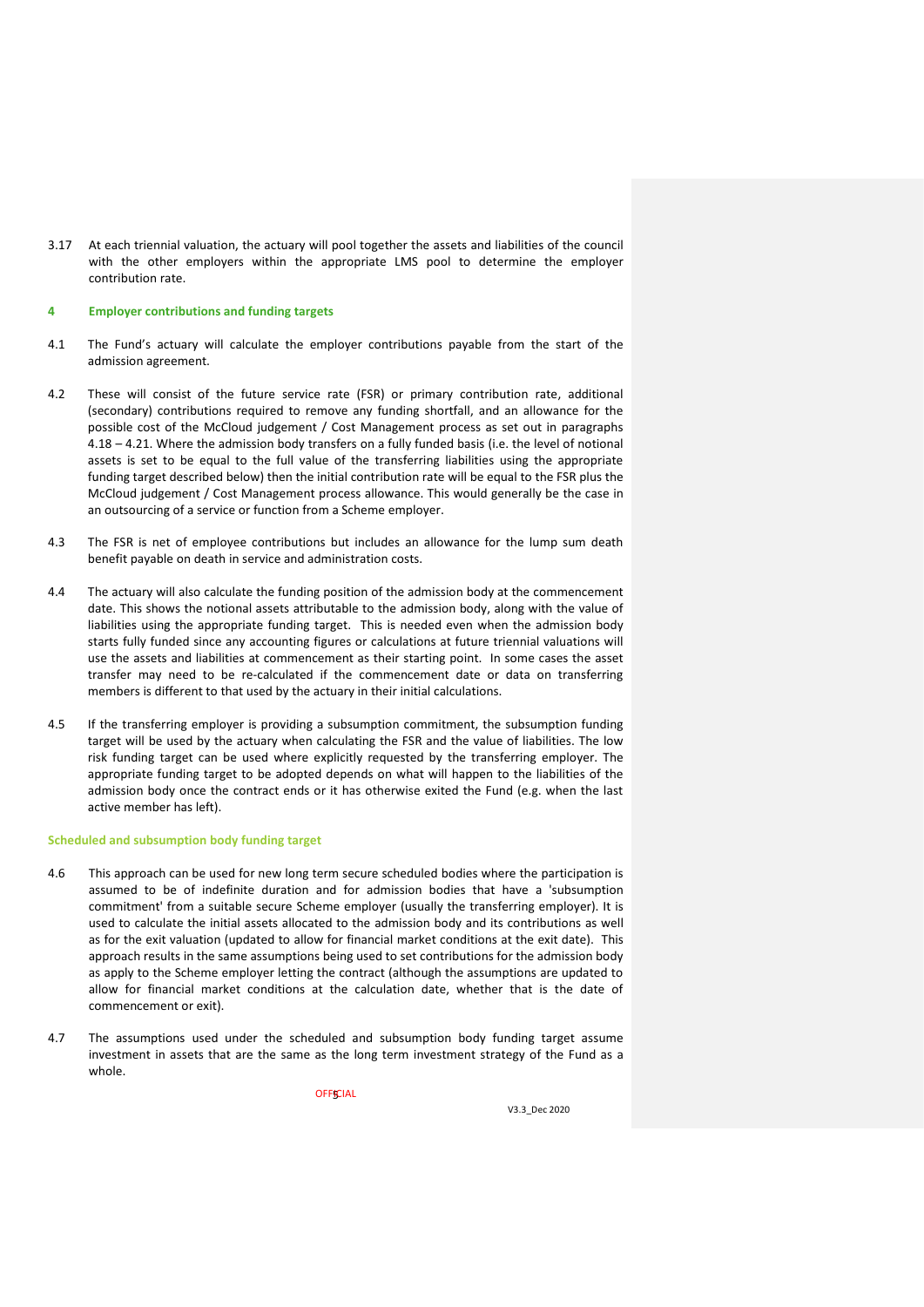- 4.8 Therefore the potential outperformance over low risk investment in government bonds (gilts) is factored in, giving a lower contribution rate but also there is exposure to the volatility of equity based investments and the risk of the expected outperformance not being achieved and the impact on the contributions.
- 4.9 This funding target gives a lower contribution rate but less certainty that the liabilities are being fully covered compared with a new employer on the low risk funding target (see below) with assumed notional investment in government bonds, and can therefore lead to volatility in the FSR over the life of the admission agreement and increases the risk of a shortfall or surplus emerging over the period of participation of the admission body in the Fund.

## **Intermediate funding target**

- **4.10** This approach is used for certain employers that are considered by the Administering Authority to be less financially secure than the long-term tax raising Scheduled Bodies.
- 4.11 This approach would also be used to set contributions and at exit for admission bodies that have an appropriate subsumption commitment provided by a suitable Scheme employer that is subject to the intermediate funding target.
- 4.12 This funding target is set with reference to government bond yields but includes an allowance to reflect the expected out-performance above government bonds of the Fund's assets. This allowance will generally be reviewed at each triennial actuarial valuation of the Fund.

## **Ongoing orphan funding target**

- 4.13 This approach is used where the transferring employer is not prepared to offer a subsumption commitment in relation to the admission body. This means that no employer exists in the Fund that would be prepared to take on future responsibility of the liabilities of the admission body once the admission body has exited the Fund.
- 4.14 On the exit of the admission body, its liabilities will become 'orphan liabilities' in the Fund. This means that should a shortfall arise in respect of these liabilities after the admission body has exited the Fund, all remaining employers in the Fund would be required to pay additional contributions to pay off this shortfall.
- 4.15 In that case, the exit valuation of the admission body would be carried out on the low risk funding target in order to protect the other employers in the Fund. This assumes that after the exit of the admission body the Administering Authority would wish to back the orphan liabilities with low risk investments such as government bonds.
- 4.16 The assumptions used under the ongoing orphan funding target are broadly designed to target the low risk funding target at exit of the admission body but reflect the fact that exit of the admission body will occur at some point in the future and allow for the possibility of the expected return on government bonds changing before the exit date.
- 4.7 Prior to the exit date it is still assumed that the assets of the admission body are invested in line with the long term investment strategy of the Fund as a whole and this is reflected in the "inservice" discount rate adopted as part of the ongoing orphan funding target.

**OFFICIAL**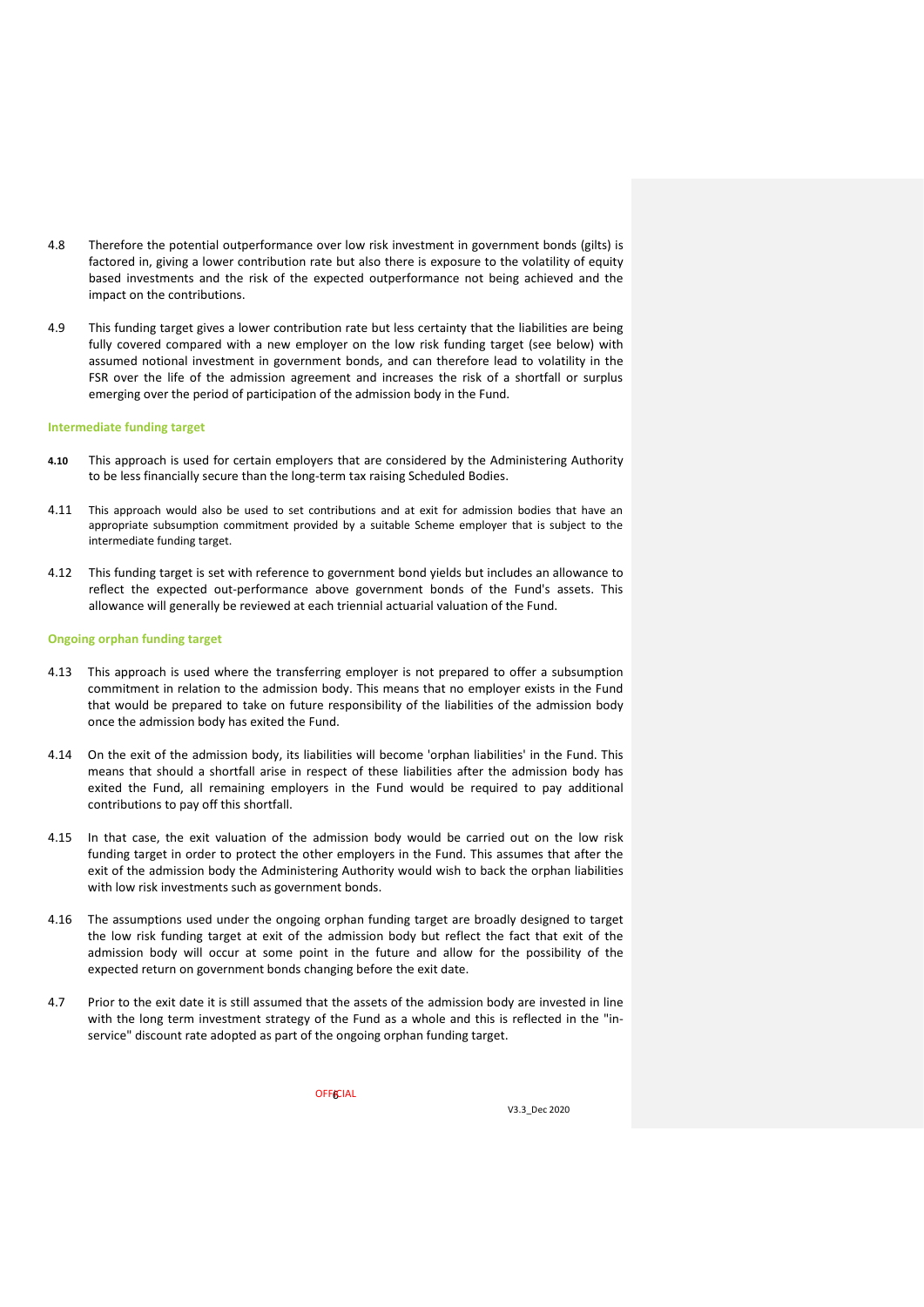4.8 This funding target would generally result in a higher initial contribution rate than if a subsumption commitment existed (where the subsumption funding target would be adopted), but a lower initial contribution rate than if the low risk funding target is adopted (see below), although unlike the matched approach described below investment risk underlying the Fund's investment strategy is retained under this approach.

# **Low risk funding target**

- 4.19 This approach is used to reduce the risk of an uncertain and potentially large shortfall being due to the Fund at the exit of the admission body.
- 4.20 The low risk approach assumes a notional investment in government bonds for the admission body. Under this approach the investment risk is substantially reduced and it is expected that the assets and liabilities of the admission body would move broadly in line with either other. It does not eliminate investment risk and other funding risks remain, but it gives more certainty that the employer rate is providing funding to 'match' the liabilities. However, it gives a substantially higher contribution rate as no allowance for any expected outperformance of the Fund's assets over the low risk funding target is factored in.

## **Allowance for McCloud judgement / Cost Management process and GMP equalisation / indexation**

4.21 For employers commencing participation in the Fund on or after 1 April 2019 allowance will be included in the employer contribution rate for the potential additional costs arising due to the McCloud judgement / Cost Management process equal to 0.9% of Pensionable Pay.

This figure was determined by the Fund actuary based on calculations carried out as part of the 2019 valuation across the Fund as a whole on the scheduled and subsumption body funding target based on information available when this was calculated.

The McCloud consultations for the LGPS (in England and Wales) were published on 16 July 2020, which set out the following key proposals:

- Compensation will apply to members who were in the LGPS on 31 March 2012 and who have active membership of the Scheme on or after 1 April 2014
- Benefits will be the better of those accrued in the 2014 Scheme (up to 31 March 2022) and those accrued in the 2008 Scheme, backdated to 1 April 2014 (i.e. an 'underpin' approach)
- Compensation will apply to members who leave with a deferred benefit and those who retire from active service with immediate pension benefits, through voluntary age retirement, ill health retirement, flexible retirement or redundancy
- The remedy will apply to deaths in service
- The remedy will apply to spouses' and dependants' benefits

**OFFICIAL**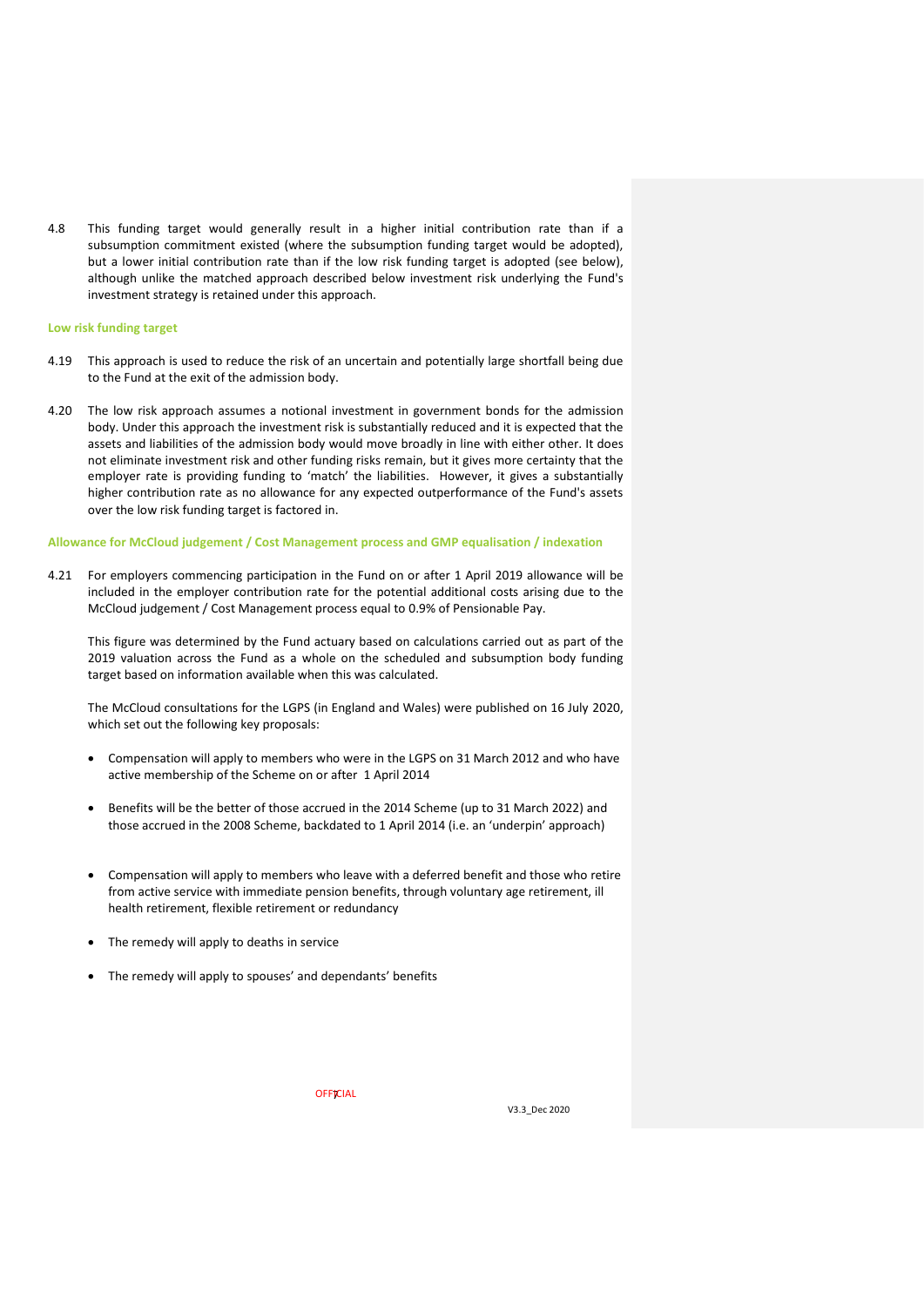Whilst there are some differences between the proposals set out in the consultation and the assumptions made at the time of calculating the potential additional costs arising due to the McCloud judgement / Cost Management process as part of the 2019 valuation and set out above, given the uncertainty associated with any cost management changes and that employer contributions will be reviewed from 1 April 2023 as part of the next triennial valuation of the Fund, for pragmatic reasons the allowance to be included in the employer contribution rate will be equal to 0.9% of Pensionable Pay. The same allowance will generally be made for any new employer, irrespective of their membership and funding target.

- 4.22 When determining the notional level of assets to be allocated to the new employer no allowance will generally be made for the potential past service liabilities arising due to the McCloud judgement / Cost Management process.
- 4.23 When determining the notional level of assets to be allocated to a new employer commencing participation in the Fund on or after 4 April 201923 March 2021, the Fund actuary will allow for fully inflationary increases on GMPs for those reaching State Pension Age on or afterbetween 6 April 2016 and 5 April 2021. No allowance will be made for the potential extension of this solution indefinitely.
- 4.24 In determining the approach set out above, the Administering Authority has had regard to the advice of the Fund actuary. It will be kept under regular review as further information on the McCloud judgement\_and\_/ Cost Management process and approach to GMP equalisation / indexation becomes available. In exceptional circumstances any future change in approach may be backdated if considered necessary in light of the specific circumstances of a particular employer. However, no changes are envisaged to asset transfers for employers that commenced participation before 1 April 2019.

#### **5 Termination of an employer**

# **Exit events**

- 5.1 In accordance with Regulation 64 the LGPS Regulations 2013, when an employer (including an admission body) leaves the Fund, an exit valuation is carried out by the Fund's actuary to determine the level of any surplus or deficit in the outgoing employer's share of the Fund. All actuarial and legal fees relating to the exit will be passed on to the exiting employer unless a prior agreement is in place with the transferring employer.
- 5.2 There are a number of events that will trigger an exit:
	- when a contract comes to an end;
	- when a contract is terminated early;
	- when the employer no longer has any active members in the Fund;
	- when the admission body is in breach of its obligations under the admission agreement, or the admission agreement is otherwise terminated by one of the parties;
	- the insolvency, winding up or liquidation of the admission body
	- the withdrawal of approval by HMRC to continue as a Scheme employer; or
	- the admission body fails to pay any sums due in a timely manner.

**OFFICIAL**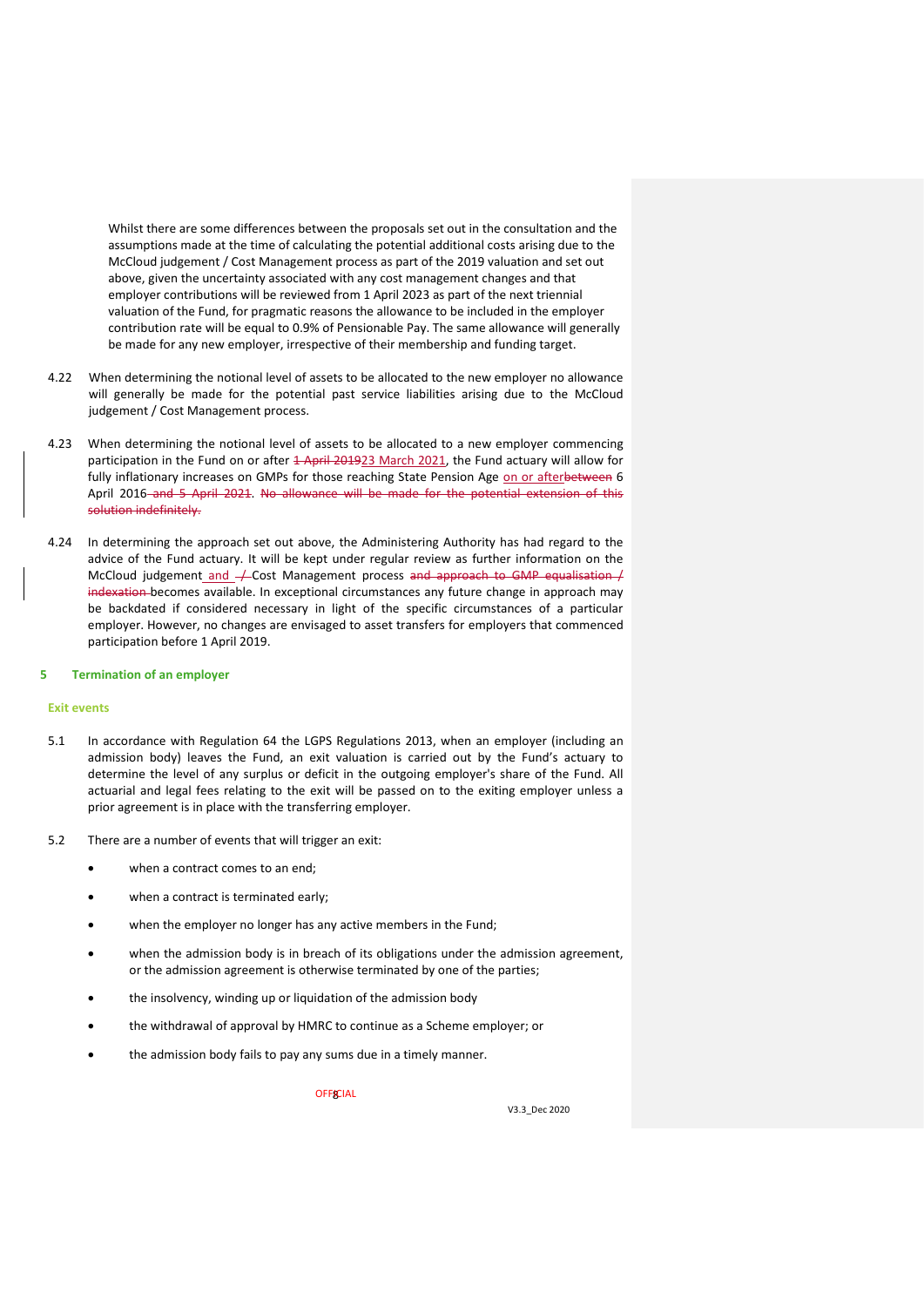5.3 When an admission agreement comes to an end or a scheduled body exits the Fund, any active employees may transfer to another employer, either within the Fund or elsewhere. If this is not the case the employees will retain pension rights within the Fund i.e. either deferred benefits or immediate retirement benefits.

## **Basis of exit valuations**

- 5.4 An exit valuation is carried out to value the liabilities of the employer at the date of exit. The basis used to calculate the liabilities depends on the circumstances of the exit and in particular who takes responsibility of any future liabilities. The Fund's policy is outlined below; however, each exit will be assessed on a case by case basis.
- 5.5 If the employer has a subsumption commitment in place from a suitable Scheme employer within the Fund, the appropriate subsumption funding target will be used as the basis of the exit valuation unless otherwise indicated below. If the transferring employer requested that the low risk funding target was adopted on admission to the Fund, the same funding target will be used as the basis of the exit valuation. The subsuming employer will, following any termination payment made by the employer, be responsible for any future liabilities that arise in relation to the former employees of the exiting employer. Any liabilities formally attributable to the exiting employer will be assessed at each Triennial Valuation and the subsuming employer's contribution rates will be adjusted to reflect this.
- 5.6 For all other exiting employers where there is no subsumption commitment in place, the Fund's policy is to use the low risk funding target as the basis of the exit calculation. This is to protect the other employers in the Fund who will become responsible for any future 'orphan liabilities' that arise in relation to the former employees of the exiting employer post exit.

Grouped Scheduled Bodies - Town and Parish Councils admitted prior to 31 March 2008

- 5.7 On termination of participation within the grouped scheduled bodies, the exit valuation is based on a simplified share of the group deficit amount, which is calculated on the Scheduled and subsumption body funding target. This involves calculating the notional deficit share, as at the last triennial valuation, based on the proportion of payroll that body has within the group. An adjustment to the date of exit will normally be made in line with the assumptions adopted as at the last triennial valuation unless the actuary and Administering Authority consider that the circumstances warrant a different treatment, for example, to allow for actual investment returns over the period from the last actuarial valuation to exit. Any liability that cannot be reclaimed from the exiting employer will be underwritten by the group and not all employers in the Fund.
- 5.8 Following the termination of the grouped body, any residual assets and liabilities will be subsumed by any guarantor body for the group, or in the absence of a guarantor, subsumed by the Fund as a whole.

# Grouped Bodies - LMS Pools admitted prior to 1 April 2019

5.9 On termination of an admission body within the LMS pool, a termination valuation will generally be calculated on the Scheduled and subsumption body funding target. The assets and liabilities relating to the active employees will, assuming there is a subsumption commitment in place in the admission agreement relating to that admission body, be subsumed by NYCC or the CoYC depending on which pool they are in. If there is no subsumption commitment in place, the

**OFFICIAL**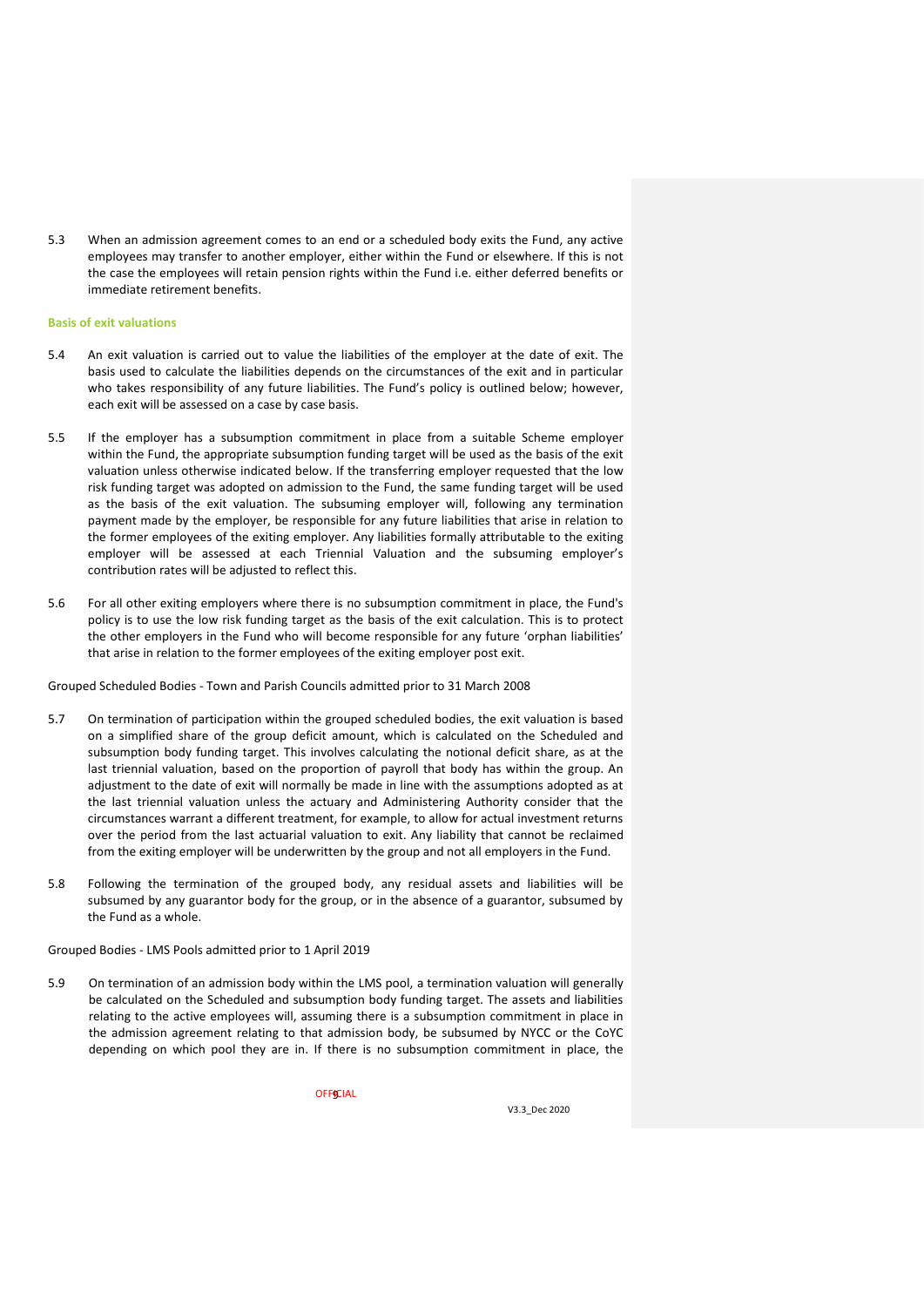parties will be offered the opportunity to put one in place on exit. If this option is not taken then the low risk funding target will be used to calculate the exit position.

# **Allowance for McCloud judgement / Cost Management process and GMP equalisation / indexation**

5.10 For employers exiting the Fund on or after 1 April 2019 the Fund actuary will add 1% to the value of the exiting employer's liabilities as a prudent margin given the possibility of additional liabilities arising due to the McCloud judgement / Cost Management process and covering the potential costs of GMP equalisation / indexation.

However, the Administering Authority will not seek to recalculate the exit liabilities for exits on or after 1 April 2019 where the exit deficit (or credit) has already been paid as at the date this policy comes into effect.

5.11 In determining this margin, the Administering Authority has had regard to guidance prepared by the Scheme Advisory Board and the advice of the Fund's actuary. It will be kept under regular review as further information on the McCloud judgment / Cost Management process becomes available.

# **Notification of termination**

- 5.12 In many cases termination of an admission agreement can be predicted, for example, because the admission body wishes to terminate their contract. In this case admission bodies are required to notify the Fund of their intention as soon as possible. The Fund requires a minimum of 3 months' written notice for early termination of an admission agreement.
- 5.13 Where termination is disclosed in advance or in the opinion of the Administering Authority there are circumstances which make it likely that an employer will become an exiting employer, the Fund may request a revised certificate from the Actuary that specifies the amount that the rates should be adjusted by prior to exit in line with Regulation 64(4) of the Regulations.
- 5.14 A valuation under Regulation 64 will assess the assets held as at the exit date in the Fund in respect of the exiting employer, as compared to the liabilities of the Fund in respect of benefits attributable to the exiting employer's current and former employees. The exit valuation will usually show that there is either:
	- a deficit, in that the liabilities have a higher value than the assets. In this situation paragraphs 5.17 to 5.28 below will apply; or
	- a surplus, in that the assets have a higher value than the liabilities. In this situation paragraphs 5.29 to 5.38 below will apply.
- 5.15 In the event that a valuation under Regulation 64 results in there being no deficit or surplus, then no further payments will be due from or to the exiting employer (save for any unpaid liability arising before the exit valuation).
- 5.16 It should be noted that existence of a subsumption commitment or other agreement entered in relation to any liabilities of the exiting employer does not mean that the exit valuation does not need to be carried out.

OFF<mark>I</mark>GIAL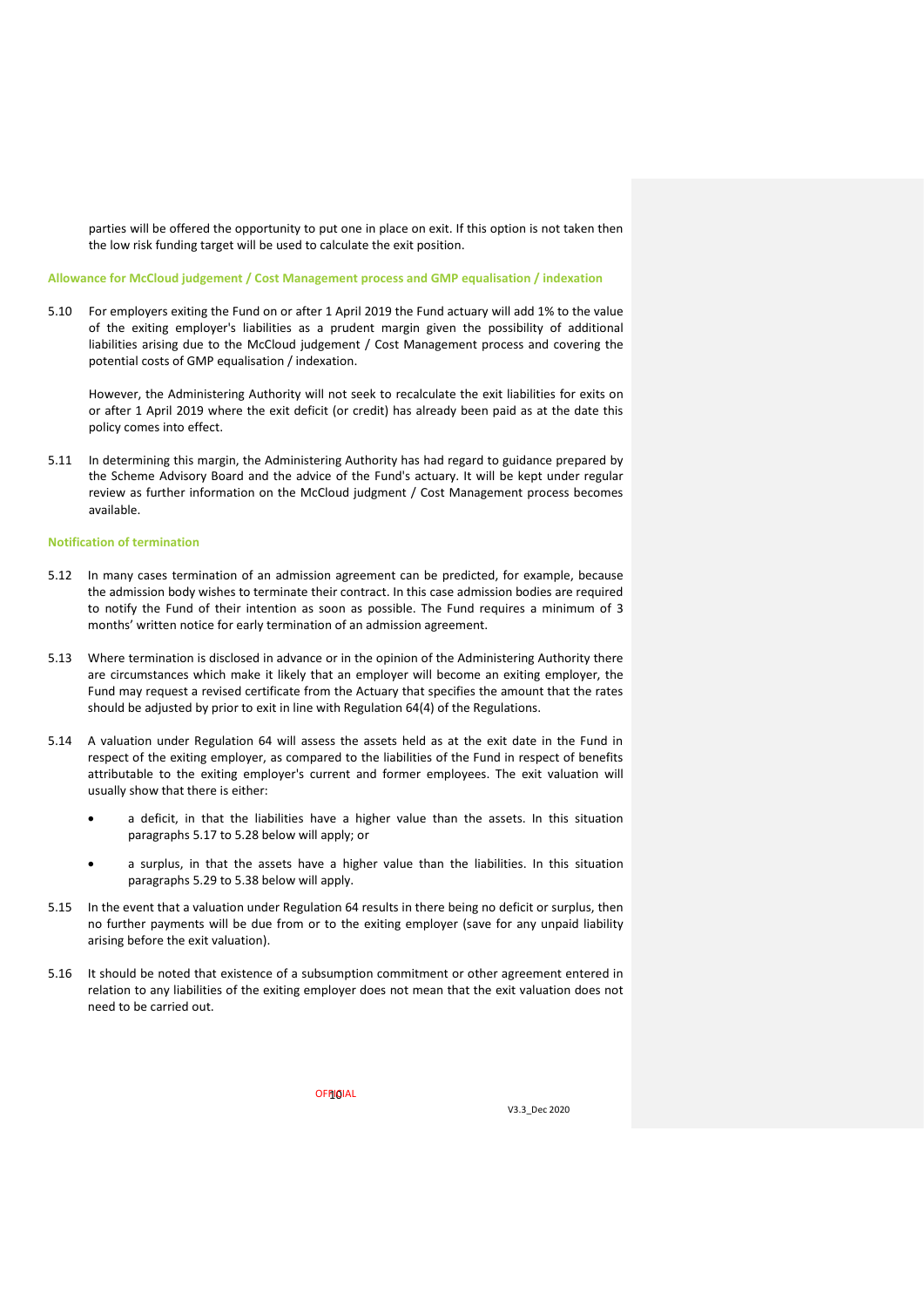# **Payment of exit debt**

- 5.17 If the Fund actuary has calculated a deficit at the exit date the exiting employer is liable for payment of that deficit under the Regulations. The Administering Authority will usually require a lump sum payment from the exiting employer in the first instance. Where an exit payment cannot be met in full or in part by the exiting employer the Administering Authority will attempt to recover any outstanding payment from a bond or alternative indemnity that may be in place.
- 5.18 Following the use of any bonds or indemnities (if any), any remaining debt will be recovered in a lump sum payment from the guarantor (if there is one). However, where the terms of the guarantee allow it, the Administering Authority reserves the right to demand payment of any exit debt from the guarantor as a primary liability (i.e. without first seeking payment from the exiting employer)
- 5.19 If there is no guarantor any outstanding debt will be recovered from any related employer in the case of a Schedule 2, Part 3, 1(d)(i) body. The Administering Authority may request a lump sum payment or it may be agreed, if the related employer is a contributing employer of the Fund, that the rates and adjustment certificate be revised to allow for the recovery of the remaining debt over a reasonable period of time, as determined by the Administering Authority.
- 5.20 In any other case the debt will be subsumed by all other employers in the Fund. The rates and adjustment certificate for all contributing employers will be revised to allow for the recovery of any remaining exit debt over a reasonable period of time, determined by the Administering Authority, at the next triennial valuation following exit.
- 5.21 Any lump sum payments will be required within 30 days following the issue of the revised rates and adjustment certificate showing the exit payment due unless another period is specified by the Administering Authority. Any late payments will incur charges in accordance with the Fund's Charging Policy.
- 5.22 In exceptional circumstances the Administering Authority may consider allowing an exiting employer to pay an exit payment over an agreed period of time, where it is not considered to pose a material risk to the solvency of the Fund and the Administering Authority is satisfied that the exiting employer is able to make the agreed payments.

# **Suspending payment of exit amounts**

- 5.23 At the absolute discretion of the Administering Authority, a suspension notice may be awarded to an exiting employer under Regulation 64(2A) of the Regulations. This can be for a period of up to three years after the exit date (the maximum period permitted by the Regulations).
- 5.24 Any application for the Administering Authority to grant a suspension notice will normally only be considered if the following criteria apply;
	- the employer can provide evidence that it is likely to admit one or more new active members to the Fund within the period of the suspension notice;
	- the employer is not a 'closed' Admitted Body (no new active members are permitted to join the Fund); and
	- any application for the Administering Authority to grant a suspension notice is made within three months of the exit date.

OFF<mark>I</mark>CIAL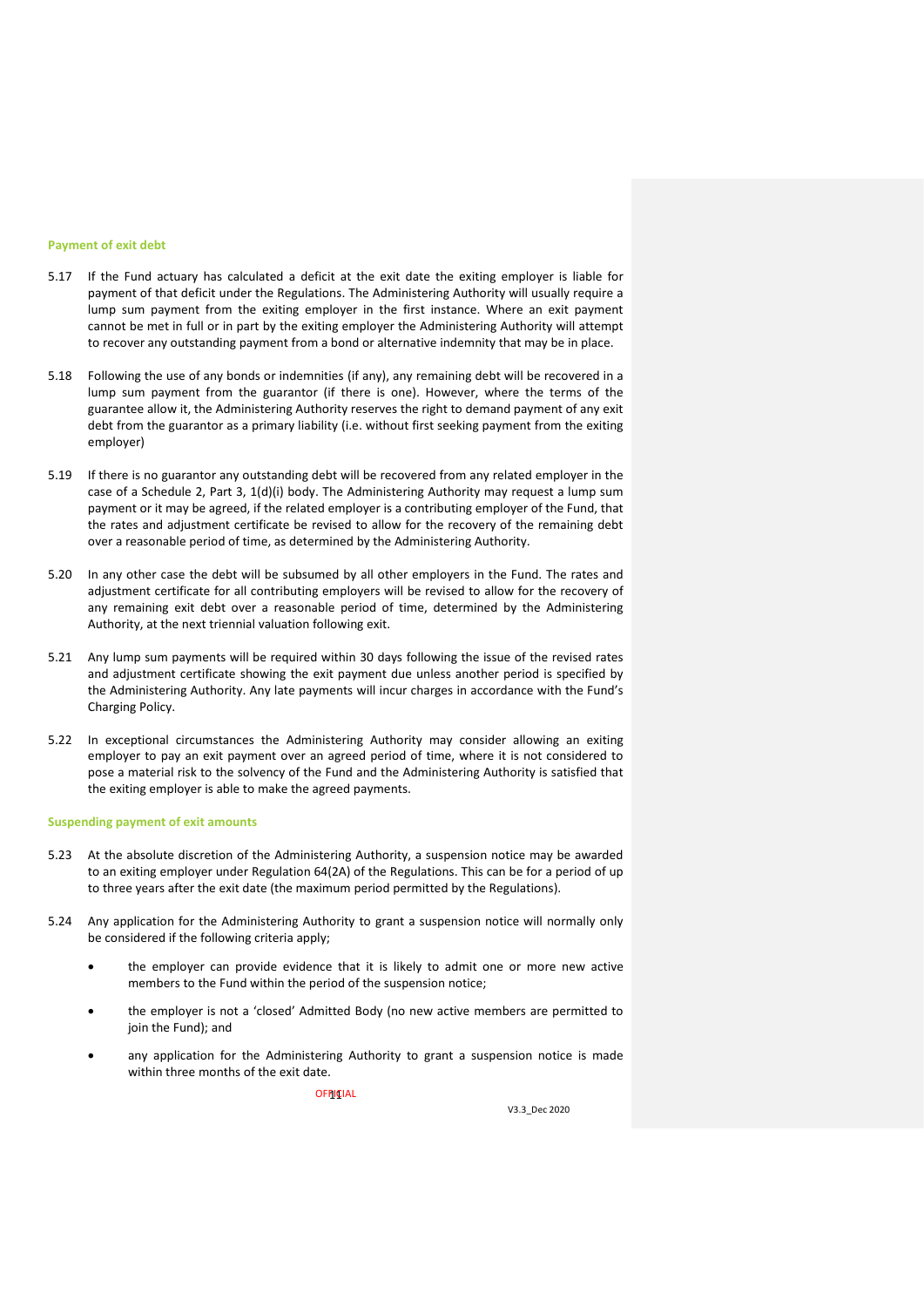- 5.25 The Administering Authority reserves the right to withdraw a suspension notice if the terms of the agreement to award a suspension notice are not being upheld by the employer.
- 5.26 If a suspension notice is awarded, the exit valuation will be deferred until the earlier of
	- the end of suspension period, or;
	- the point at which the suspension notice is withdrawn (for any reason).
- 5.27 If one or more new active members are admitted to the Fund the employer's full participation in the Fund will resume.
- 5.28 During the period of any suspension notice, the employer must continue to make contributions to the Fund as certified in the rates and adjustments certificate.

#### **Surplus on Exit**

- 5.29 As soon as is practicable after the production of the applicable exit valuation, the Administering Authority will notify the exiting employer and, where the exiting employer has been admitted to the fund as an admission body:
	- any party that has given a guarantee under paragraph 8 of Part 3 to Schedule 2 to the Regulations; and
	- (in respect of admissions under paragraph (1)(d) of Part 3 of Schedule 2 to the Regulations) any scheme employer who was providing a service or assets in connection with the exercise of a function of the exiting employer

of the fact that the exit valuation shows a surplus, that the Administering Authority intends to make a determination of whether this surplus should be passed in whole or in part to the exiting employer, and to request that each party, within 14 days, provides their written representations to the Administering Authority in relation to any factors which, in their view, would influence such a decision and make the payment of a surplus to the exiting employer more or less appropriate.

- 5.30 The representations of the parties mentioned in paragraph 5.29 above may (but need not) detail any risk sharing arrangement agreed between the parties as regards the participation of the exiting employer in the Fund.
- 5.31 The Administering Authority will make a determination of the amount of the exit credit (if any) payable to the exiting employer. In reaching this decision the Administering Authority will have regard to the following factors:
	- a) the amount of the surplus in question;
	- b) the proportion of the excess of assets which has arisen because of the value of the exiting employer's contribution;
	- c) the representations received by the parties under paragraph 5.29 above;
	- d) whether the surplus arises in whole or in part because of any agreement by another scheme employer to subsume the liabilities of the exiting employer;

OFF<mark>IQ</mark>IAL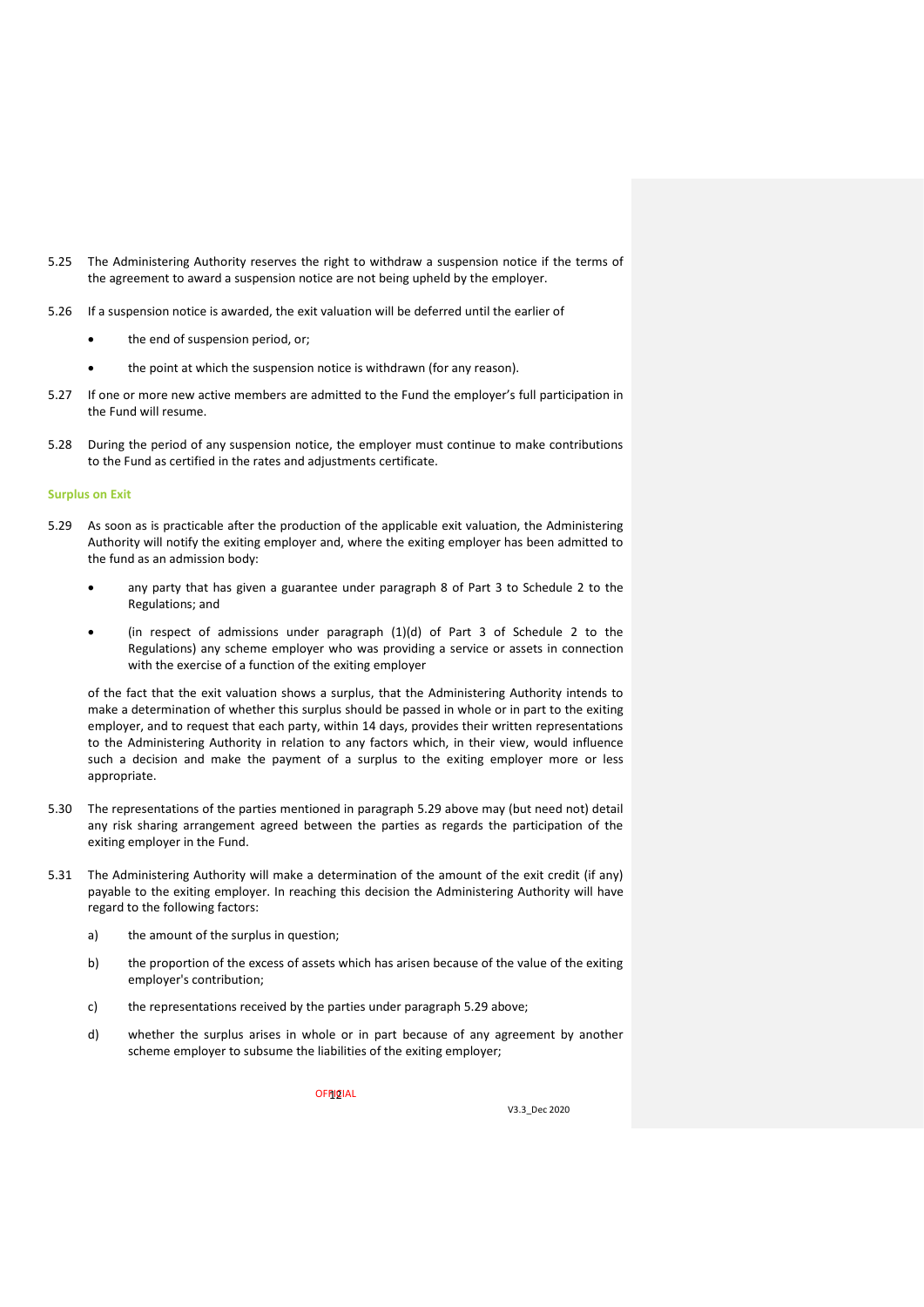- e) (where the Administering Authority is aware of the same) whether or not the exiting employer has been exposed to the full financial risk of participation in the Fund and the existence of any risk-sharing arrangements in place with third parties;
- f) where part or all of the surplus relates to an increase in the value of the assets of the Fund as at the exit date due to better-than-expected investment growth or returns, the extent to which that increase in asset value can be regarded as a stable and long-term value increase, or alternatively the extent that the asset value might have been affected by a temporary rise due to unusual or exceptional market conditions;
- g) any other relevant factors.
- 5.32 Whilst the Administering Authority reserves its discretion to come to a different determination where circumstances indicate this might be reasonable, it expects that in the majority of cases, it will apply the following principles in making a determination:
	- in respect of paragraph 5.31(b), that the value of any surplus returned to the exiting employer will be capped at one hundred per cent (100%) of the total value of employer contributions made by the exiting employer during the course of its relevant participation in the Fund (and subject to further adjustment by reference to other factors). For the avoidance of doubt, the relevant sum will be limited to employer (and not employee) contributions, and without any investment return or interest on those contributions;
	- in respect of paragraph 5.31(d), where the surplus arises wholly or in part due to favourable actuarial assumptions arising from the existence of an enforceable subsumption commitment from another scheme employer, the Administering Authority will not normally pay the surplus to the exiting employer (and will instead retain the same within the Fund). Where an exit valuation has been prepared on the basis that a subsumption commitment exists and this shows a surplus, the exiting employer will be offered the option, at its own cost, to have the exit valuation undertaken again on the low risk funding target. In cases where a surplus would still exist where calculated on the low risk funding target, the total available for distribution to the exiting employer will be capped at the surplus when calculated on the low risk funding target (and subject to further adjustment by reference to other factors); and
	- in respect of paragraph 5.31(e), the Administering Authority may (but is not required to) request additional information or documentation in support of any claim by either party that a risk sharing arrangement exists. Where the Administering Authority reasonably believes that an exiting employer has not been exposed to a material extent to the usual financial risks associated with participation in the Fund by reason of a risk sharing arrangement with a third party, then in general no surplus will be distributed to the exiting employer. Examples of relevant "risk sharing" arrangements might include, but are not limited to:
		- o an agreement whereby the exiting employer will be protected from, or reimbursed in respect of, any deficit which arises under Regulation 64 of the Regulations, either in whole or to a material extent; and/or
		- o an agreement which protects the exiting employer from variation in respect of the level of its ongoing employer contributions to the Fund, either in absolute terms, or within a defined range (often referred to as a "cap and collar" arrangement).
- 5.33 In making a determination under paragraph 5.31, the Administering Authority will take such legal, actuarial and investment advice as it considers appropriate.

OFF<mark>I</mark>GIAL